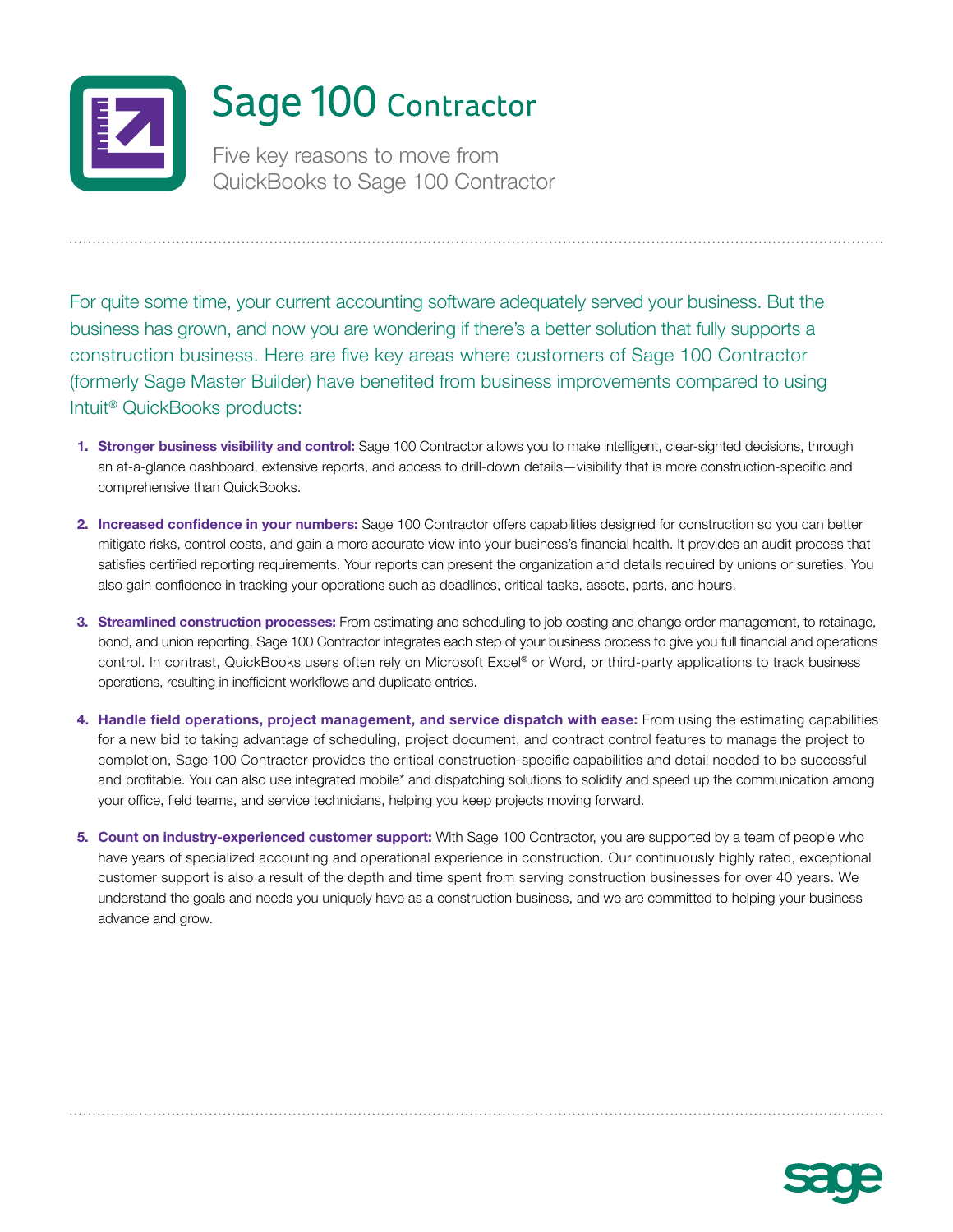## <span id="page-1-0"></span>Sage 100 Contractor

| <b>Summary of Business Benefits and Capabilities</b>                                                                                                                                                                                                                                                                                                                                  | <b>Sage 100</b> | <b>QuickBooks</b> |
|---------------------------------------------------------------------------------------------------------------------------------------------------------------------------------------------------------------------------------------------------------------------------------------------------------------------------------------------------------------------------------------|-----------------|-------------------|
| Stronger business visibility and control                                                                                                                                                                                                                                                                                                                                              |                 |                   |
| Bonding and targeted construction reports: Access current and comprehensive reports to better<br>manage projects and increase visibility of job status, overbilling and underbilling, work in progress, certified<br>payroll, and daily items that need your immediate attention.                                                                                                     | yes             | no                |
| <b>Customizable dashboard:</b> View at a glance the health of your business. For example, aging payables<br>and receivables, job over budget alerts, cash position, cash accounts, top customers, income from<br>operations, and so on.                                                                                                                                               | yes             | limited           |
| <b>Email alerts:</b> Use the customizable alerts to be notified by email when a bank balance is low, vendor<br>insurance certificates are expiring, costs exceed a specific budgeted line item, purchase order amounts<br>are exceeded, and more.                                                                                                                                     | yes             | no                |
| Mobile Capabilities: Using mobile devices, access the latest project reports to know where you<br>stand on any project at any time. You'll be able to quickly identify trouble spots and understand project<br>contributions to the business bottom line.                                                                                                                             | yes             | no                |
| Increased confidence in your numbers                                                                                                                                                                                                                                                                                                                                                  |                 |                   |
| Audit management: Full audit trail provides you the visibility needed to support annual audit requirements,<br>including not being able to delete transactions. System workflow additionally prohibits deleting transaction<br>history and enables accounting managers to close and lock accounting dates.                                                                            | yes             | no                |
| Warnings and notices: On-screen warnings alert you when data is missing or budgets are exceeded.<br>Notices are auto generated to vendors when insurance certificates will soon expire.                                                                                                                                                                                               | yes             | no                |
| <b>Controlled payments:</b> Set dashboard or email alerts to notify you when costs exceed a purchase order,<br>subcontract, or budget amount for a project. Prepare and determine that lien waivers are in place before<br>paying bills and sort bills to be paid by job to ensure you pay only what you should in context of the<br>project's progress and other submitted payments. | yes             | no                |
| <b>Streamlined construction processes</b>                                                                                                                                                                                                                                                                                                                                             |                 |                   |
| Integration with Payroll: Process multi state payroll in the same paycheck, assign pay rates for<br>certified or union payroll to the job, report daily field reports, and properly account for direct labor or<br>overhead labor costs on the same paycheck.                                                                                                                         | yes             | no                |
| Streamlined job budgeting, scheduling, contracting, and purchasing: Once your estimate is<br>completed, the software automatically populates budgets, subcontracts, purchase, and job schedules,<br>jump-starting the project management process.                                                                                                                                     | yes             | no                |
| <b>Part pricing and purchasing:</b> Track multiple vendors' pricing for individual parts, populate the estimate<br>with your lowest price or preferred vendor for each part, then create the purchase order for materials or<br>subcontract for services. Access to previous-used estimate information makes updating easy.                                                           | yes             | no                |
| Job progress reporting: Know where you stand on each job by cost code, cost type, phases, divisions,<br>job status, job type, or salesperson-to manage to greater profitability.                                                                                                                                                                                                      | yes             | no                |

Products used in this comparison are QuickBooks Enterprise Solutions Contractor 13.0™, QuickBooks Premier 2013 Contractor Edition™, and QuickBooks Pro 2013TM. The information in this document is provided "as is" with no warranties whatsoever, including any warranty that the document is error-free. Except as provided in the Sage End User License Agreement, Sage assumes no liability whatsoever relating to marketing or licensing of Sage products.

<NA.Sage.com/Sage-100-Contractor> 800-628-6583